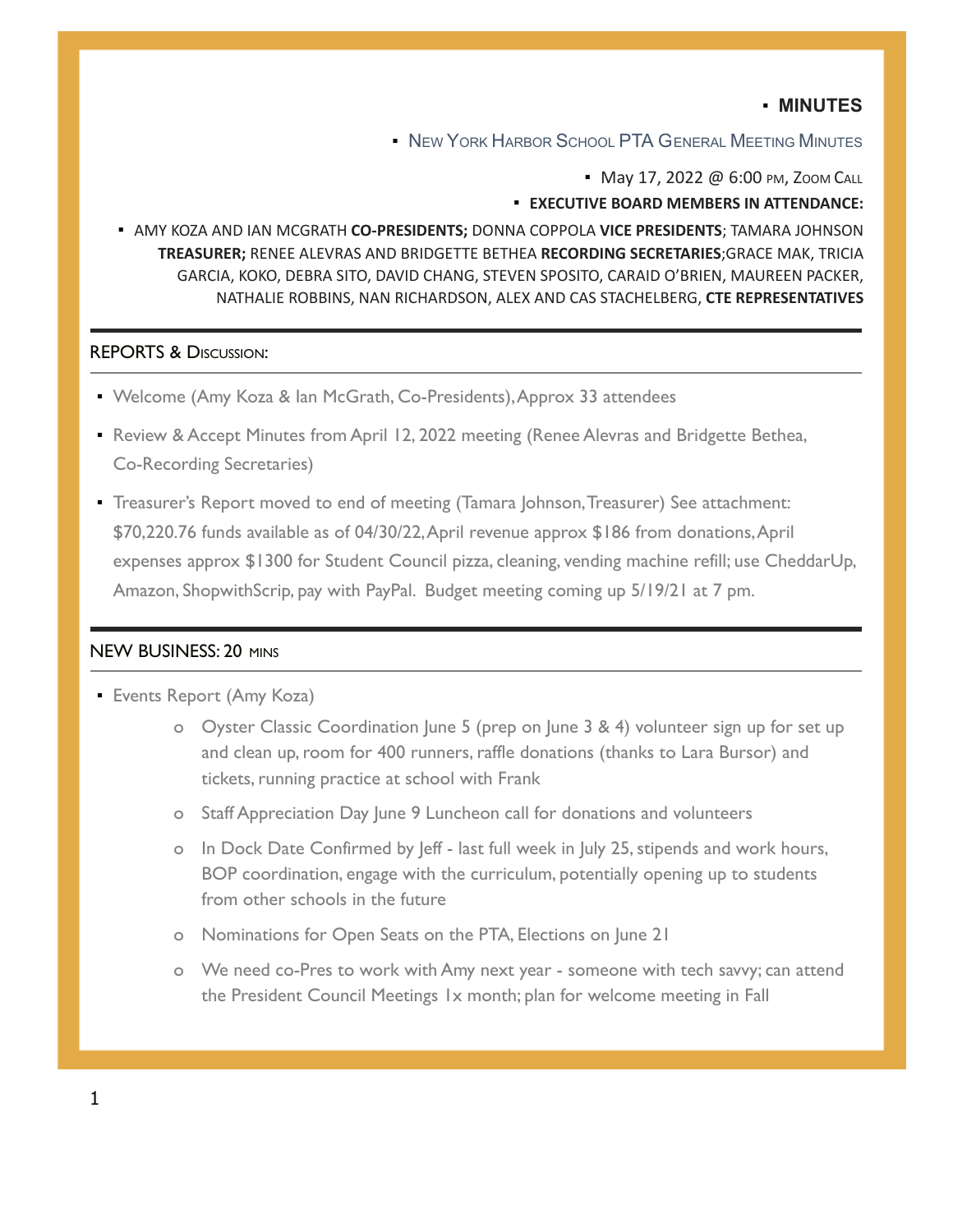- o We need 2 VPs Oyster Classic, Fundraising, Cheddar Up, school store liaison to Student Council
- o We need 1 Co-Secretary to work with Renee
- o We need 1 Co-Treasurer to work with Tamara
- o We need 1 SLT 2 year position
- o Come to final meeting on June 21 to nominate, run, and elect PTA for 2022-2023

### PARENT COORDINATOR'S REPORT RONNI ETTINGER 5 MINS

#### PRINCIPAL'S REPORT JEFF CHETIRKO 20 MINS

- **Principal's Report and Q & A with Jeff** 
	- o Regular schedule of classes end June 14, before Regents start
	- o June Regents June 1 US History new format, June 15 English Regents, June 15-23 Regents week - no classes
	- o Current Seniors and Juniors have Regents waivers and have fulfilled requirements to graduate; Soph and Fresh have some waivers + exams
	- o Regents Diploma graduation requirement 4+1 exam subject areas required science, math, social studies, english+1;Advanced Regents add another Math, Science, LOTE/CTE
	- o (Diana H and Jeff) CTE Application process starts this week after 5 weeks of introduction; decisions are due on 5/27; parents should work with students and teachers to decide on CTE
	- o CTE satisfies the Advanced Regents Requirement for all CTEs except Policy and Diving which are still applying for State Certification. Need the teachers to be certified. Creation of the process for certification is making progress and all 7 CTEs should be certified by next year.
	- o AP Class applications are coming up
	- o Training run every Friday morning with Frank before the 5k; walk, run & donate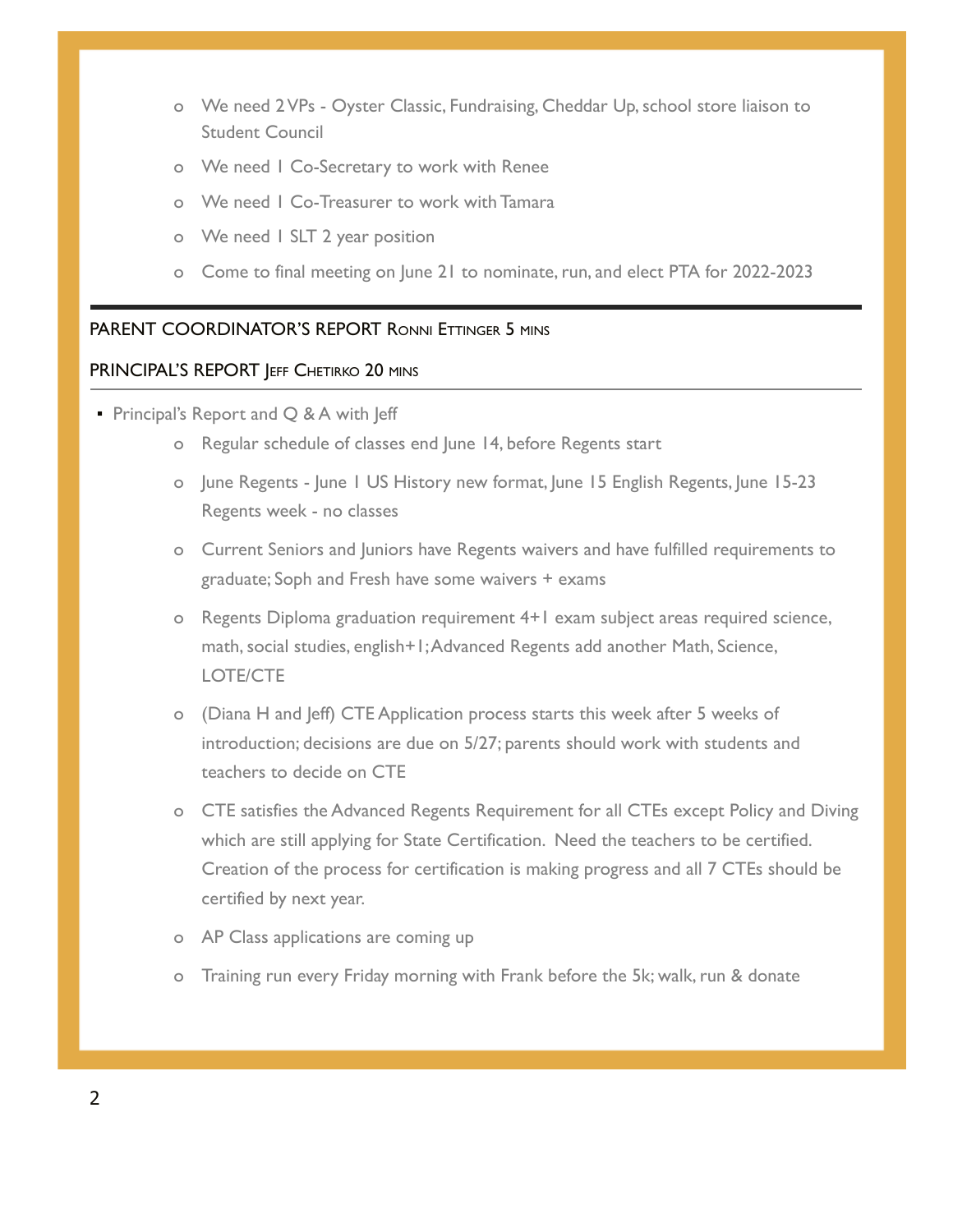- **Ronni Ettinger, Parent Coordinator (Moved to beginning of meeting)** 
	- o Recap of survey responses and raffle winners
	- o Elevate Education Events Recap and Coming up webinars for students and families on May 17, 24 - workshops on a variety of topics including planning, note taking
	- o Senior Events, Prom May 23 at Chelsea Piers Masquerade theme for 110 kids expected,Awards Ceremony Wed May 25, Senior Night trip to Great Adventure June 10, graduation rehearsal on June 21 receive caps and gowns, Graduation June 23
	- o Seeking donations for Senior events, staff and families have been generous
	- o Seeking volunteers for Senior events
	- o Graduation Volunteers needed (Junior parents & kids!) June 23

### PARENTS QUESTIONS: 25 MINS

▪ NA

# COMMITTEE UPDATES:

- SEA School Expansion/Advocacy, (Nan) Coordinated letter effort; Urge the Mayor to make a decision, contact with Lorraine Grillo Deputy Mayor (formerly of SEA), hoping for a solution on the land surrounding the property to be included on the lease of the new building. Students at the PEP meeting on April 27 spoke with the Schools Chancellor who has been invited to visit the Island to see and appreciate the school. The GI Trust president is appointed by the Mayor.We need the Mayor, Chancellor and Trust on our side to proceed together for Harbor School.
- Internet on the Island (Nan) We are a "leased school" (not owned by DOE) so we are put at the back of the line for technology upgrade. We were offered old parts to swap out our outdated hardware. Teachers put in complaint tickets. School is issuing 100% of internet service (15% is social media). Outdated systems from 2010 cannot be upgraded. Upgrade to bandwidth promised in May but no progress made. Upgrade to hardware needed.
- **Free Ferries (Nan) Rob/Sustainability students and CCHS Jeff's meeting presentation, press release** requesting better and free transportation alternatives for the students coming from underserviced areas of Red Hook and the Rockaways.